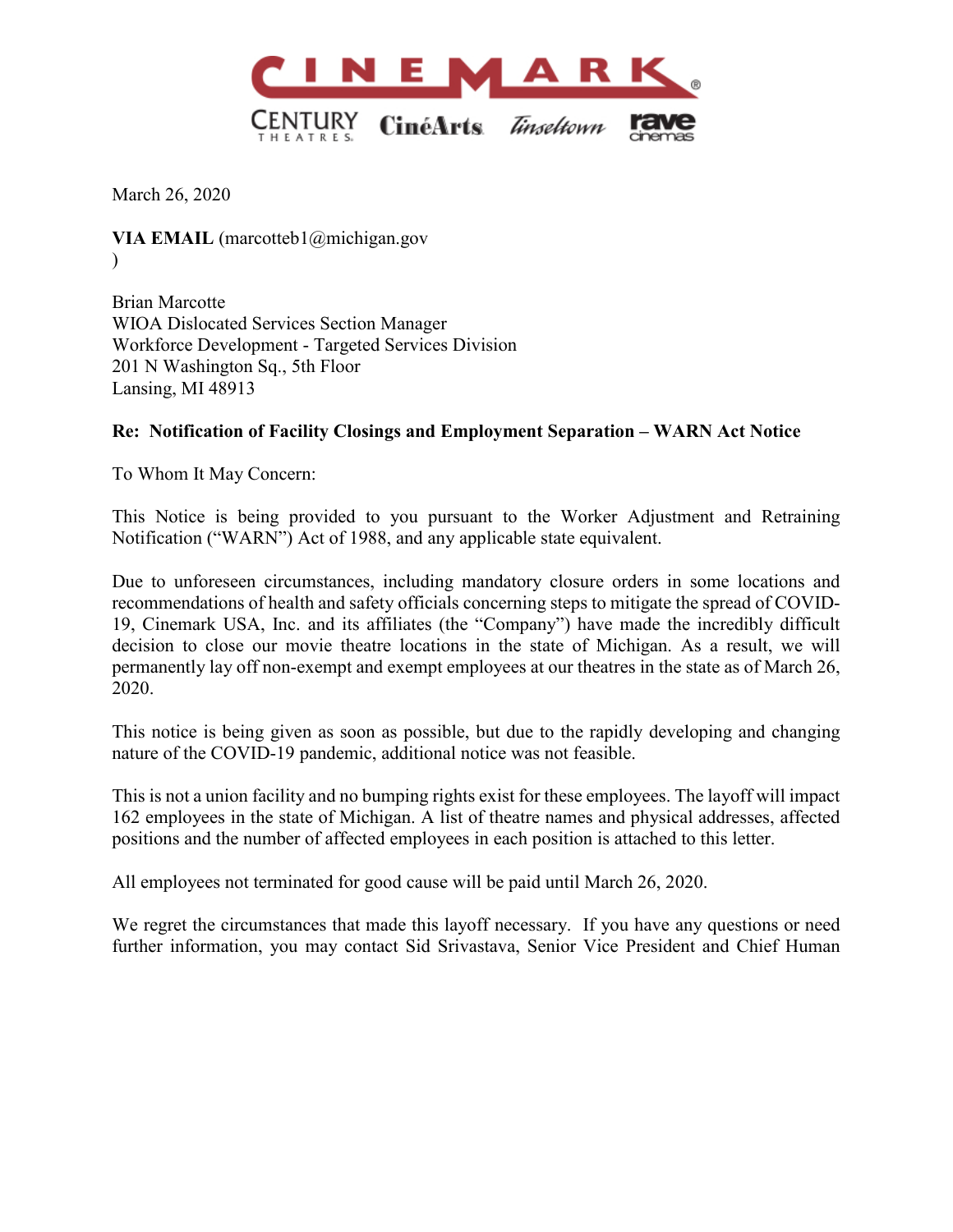

Resources Officer, Cinemark USA, Inc., 3900 Dallas Parkway, Suite 500, Plano TX 75093; 972-665-1000; [ssrivastava@cinemark.com.](mailto:ssrivastava@cinemark.com)

Sincerely,

Giddet Bro

Sid Srivastava